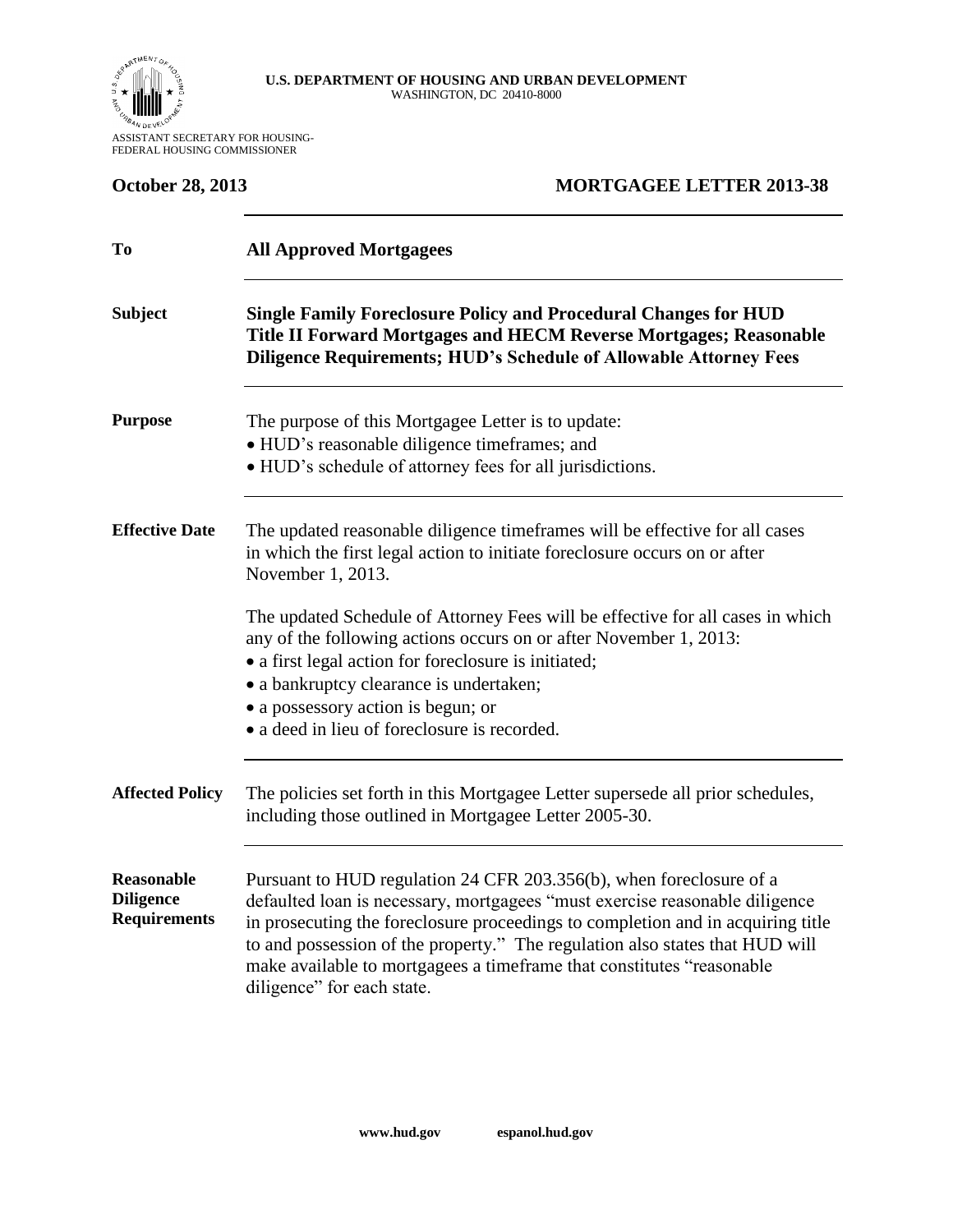|                                                                                                     | See Attachment 1 for details on the first legal action necessary to initiate<br>foreclosure on a mortgage, the typical security instrument used, and the<br>reasonable diligence timeframes for completing foreclosure and acquisition of<br>title in each state. HUD reserves the right to alter these state-specific<br>timeframes to reflect changing foreclosure completion timeframes and local<br>docket conditions.<br>The reasonable diligence timeframe begins with the first legal action required<br>by the jurisdiction to commence foreclosure and ends with the later date of<br>acquiring good marketable title to and possession of the property. |  |
|-----------------------------------------------------------------------------------------------------|-------------------------------------------------------------------------------------------------------------------------------------------------------------------------------------------------------------------------------------------------------------------------------------------------------------------------------------------------------------------------------------------------------------------------------------------------------------------------------------------------------------------------------------------------------------------------------------------------------------------------------------------------------------------|--|
| <b>Reasonable</b><br><b>Diligence</b><br><b>Compliance:</b><br>Self-<br><b>Curtailment</b>          | Mortgagees are responsible for self-curtailment of interest on single-family<br>claims when reasonable diligence or reporting requirements are not met.<br>Mortgagees must identify the interest curtailment date on Form HUD-27011,<br>Item 31. See Attachment 2 for examples on calculating the interest<br>curtailment date.                                                                                                                                                                                                                                                                                                                                   |  |
|                                                                                                     | If a mortgagee determines during its quality control review that it failed to<br>self-curtail when submitting the claim, it should remit claim-related<br>payments to HUD through the Claim Remittance feature in FHA<br>Connection. For more information on remitting payments, see "Quick"<br>Start Guide: Claims Processing Functions" available at<br>https://entp.hud.gov/qckstart/sfsclaim.cfm.                                                                                                                                                                                                                                                             |  |
| Reasonable<br><b>Diligence and</b><br>the Protecting<br><b>Tenants at</b><br><b>Foreclosure Act</b> | The Protecting Tenants at Foreclosure Act (PTFA) and recently enacted state<br>and local legislation have extended the time required to complete possessory<br>actions in many jurisdictions. While the PTFA does not apply to former<br>mortgagors, some state or local legislation may apply to all occupants. HUD<br>expects mortgagees to comply with all state and local laws when prosecuting<br>foreclosure and pursuing possessory actions. For more information, see<br>Mortgagee Letter 2012-06, Changes to FHA's Occupied Conveyance<br>Procedures.                                                                                                    |  |
|                                                                                                     | The mortgagee must maintain a thorough audit trail and chronology to<br>support any delay in acquiring possession due to compliance with the PTFA<br>or any state or local law that extends similar protection to property occupants.<br>The time required to comply with such legislation will be excluded when<br>determining compliance with the reasonable diligence requirement.                                                                                                                                                                                                                                                                             |  |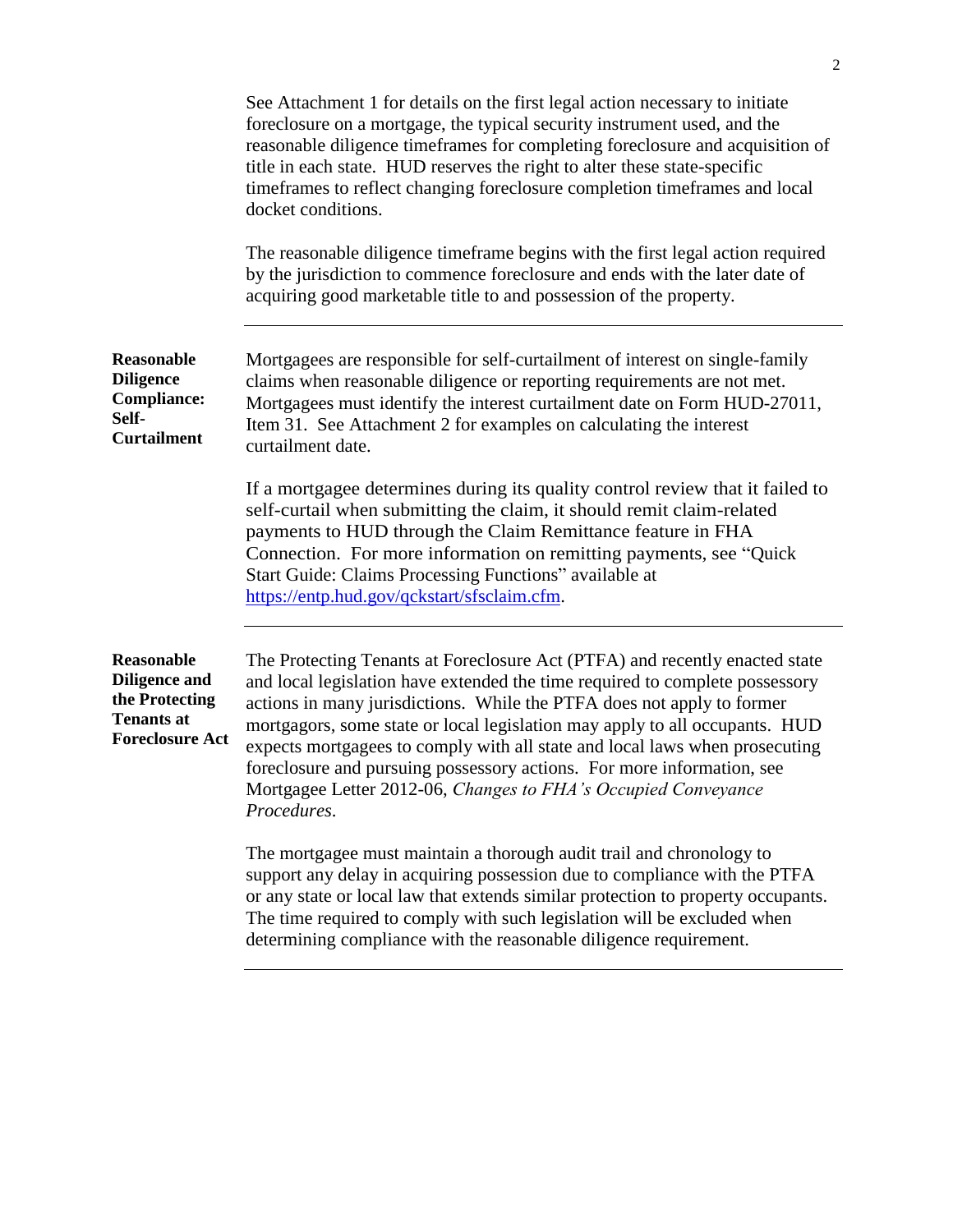| <b>Delays and</b><br>Compliance<br>with the<br><b>Reasonable</b><br><b>Diligence</b><br><b>Timeframes</b> | When caused by circumstances beyond the mortgagee's control, delays in<br>completing the foreclosure process may be treated as exceptions to the<br>reasonable diligence timeframes and may be excluded in calculating the time<br>to complete foreclosure. The following are examples of accepted delays:<br>• Mediation<br>• Bankruptcy<br>• Acquiring Possession<br>The mortgagee must maintain a thorough audit trail and chronology to<br>support any delay in compliance with the reasonable diligence timeframes. |  |  |  |
|-----------------------------------------------------------------------------------------------------------|--------------------------------------------------------------------------------------------------------------------------------------------------------------------------------------------------------------------------------------------------------------------------------------------------------------------------------------------------------------------------------------------------------------------------------------------------------------------------------------------------------------------------|--|--|--|
| Delay due to<br><b>Mediation</b>                                                                          | Where mediation is required after the initiation of foreclosure but before the<br>foreclosure sale, the time required to complete the mediation may be excluded<br>when determining compliance with the reasonable diligence timeframe.                                                                                                                                                                                                                                                                                  |  |  |  |
| Delay due to<br><b>Bankruptcy</b>                                                                         | When a mortgagor files for bankruptcy after the initiation of foreclosure, an<br>automatic extension of the reasonable diligence timeframe for foreclosure and<br>acquisition of the property will be allowed.                                                                                                                                                                                                                                                                                                           |  |  |  |
|                                                                                                           | • The mortgagee must ensure that all necessary bankruptcy-related legal<br>actions are handled in a timely and effective manner.<br>• The case must be promptly referred to a bankruptcy attorney after the<br>bankruptcy is filed.<br>• The mortgagee must monitor the action to ensure that the case is timely<br>resolved.                                                                                                                                                                                            |  |  |  |
|                                                                                                           | Mortgagees should note that HUD will only reimburse them for legal<br>expenses related to resolving bankruptcies associated with claims for FHA-<br>insured mortgages, if those legal expenses have not already been included in a<br>loss mitigation option.                                                                                                                                                                                                                                                            |  |  |  |
|                                                                                                           | The timeframe for completing legal action on a bankruptcy will vary based on<br>the chapter under which the bankruptcy is filed.                                                                                                                                                                                                                                                                                                                                                                                         |  |  |  |
|                                                                                                           | • Chapter 7 bankruptcy: a delay in meeting the reasonable diligence<br>requirement must not exceed 90 days from the date of the bankruptcy filing.<br>• Chapter 11, 12, or 13 bankruptcy: a delay in meeting the reasonable<br>diligence requirement must not exceed 90 days from the date that the<br>payments under the bankruptcy plan became 60 days delinquent.                                                                                                                                                     |  |  |  |
|                                                                                                           | Any additional delays due to bankruptcy, beyond the 90-day timeframes<br>outlined above, must be supported by documentation showing that the delay<br>was not due to the failure of the mortgagee to timely notify its bankruptcy<br>attorney or by any failure of the mortgagee's attorney.                                                                                                                                                                                                                             |  |  |  |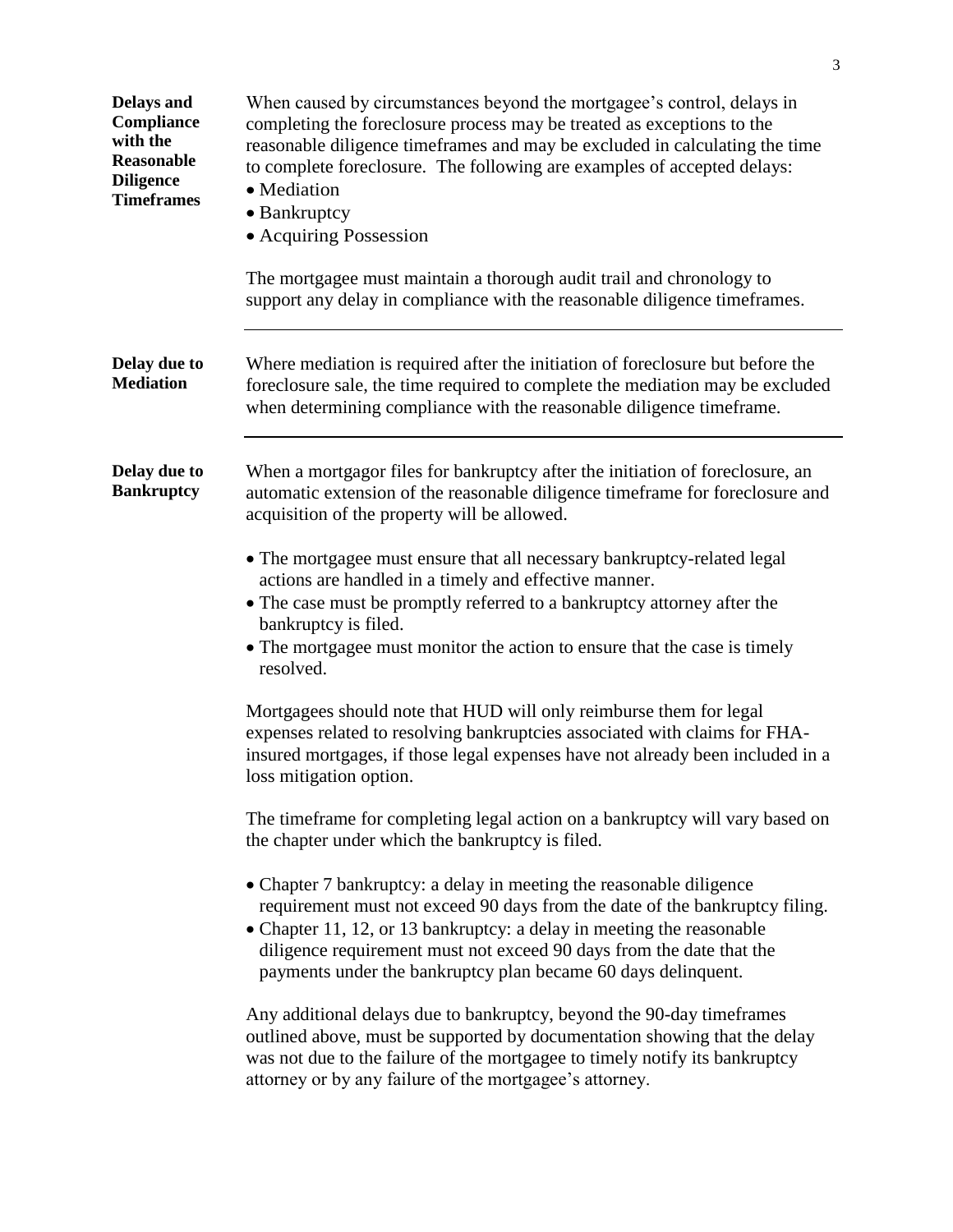| Delay due to<br><b>Legal Action</b><br>for Acquiring<br><b>Possession</b> | When a separate legal action is necessary to gain possession following<br>foreclosure, an automatic extension of the reasonable diligence timeframe will<br>be allowed for the actual time necessary to complete the possessory action.<br>This extension is granted if the mortgagee takes the first legal action to<br>initiate the eviction or possessory action within 30 calendar days of:<br>• the completion of foreclosure proceedings, or<br>• the expiration of federal or local restrictions on eviction.                                                                                                                                                                                                                                                                         |  |  |  |
|---------------------------------------------------------------------------|----------------------------------------------------------------------------------------------------------------------------------------------------------------------------------------------------------------------------------------------------------------------------------------------------------------------------------------------------------------------------------------------------------------------------------------------------------------------------------------------------------------------------------------------------------------------------------------------------------------------------------------------------------------------------------------------------------------------------------------------------------------------------------------------|--|--|--|
|                                                                           | The Department is not issuing time frames for the completion of possessory<br>actions because of the potentially wide differences in completion times due to<br>the location of the property and other factors outside of the mortgagee's<br>control.                                                                                                                                                                                                                                                                                                                                                                                                                                                                                                                                        |  |  |  |
| <b>Schedule of</b><br><b>Attorney Fees</b>                                | HUD has updated the attorney fee schedule for the purpose of calculating<br>the maximum amount that may be reimbursed in an insurance claim for a<br>foreclosure attorney fee, bankruptcy clearance fee, possessory action fee, and a<br>completion of a deed-in lieu fee (See Attachment 3). The fee schedule reflects<br>the customary legal services performed in regard to mortgage defaults and each<br>amount shown is the total maximum reimbursable fee, instead of an hourly rate.<br>The amount claimed for attorney fees must reasonably relate to work actually<br>performed. Though actual costs for these legal services may potentially exceed<br>the fees shown in the attached fee schedule, HUD will only reimburse<br>mortgagees up to the amounts shown on the schedule. |  |  |  |
|                                                                           | The fee schedule does not reflect additional expenses incurred due to foreclosure<br>and/or mediation because of the wide differences in costs and lengths of time of<br>completion, depending on the jurisdictions in which the foreclosure actions are<br>taking place. Any additional expenses incurred due to required legal actions<br>such as mediation or probate proceedings are claimable with a documented cost<br>breakdown and written justification retained in the claim review file.                                                                                                                                                                                                                                                                                          |  |  |  |
|                                                                           | In the event a legal action is stopped for a loss mitigation option, a<br>reinstatement, or a payment in full, the attorney fees to be paid by the mortgagor<br>must be commensurate with the work actually performed to that point.<br>Additionally, the amount charged may not be in excess of the fee that HUD has<br>established as reasonable and customary for claim purposes.                                                                                                                                                                                                                                                                                                                                                                                                         |  |  |  |
| <b>Information</b><br><b>Collection</b><br><b>Requirements</b>            | The information collection requirements contained in this document have<br>been approved by the Office of Management and Budget (OMB) under the<br>Paperwork Reduction Act of 1995 (44 U.S.C. 3501-3520) and assigned OMB<br>control number 2502-0584. In accordance with the Paperwork Reduction<br>Act, HUD may not conduct or sponsor, and a person is not required to<br>respond to, a collection of information unless the collection displays a<br>currently valid OMB Control Number.                                                                                                                                                                                                                                                                                                 |  |  |  |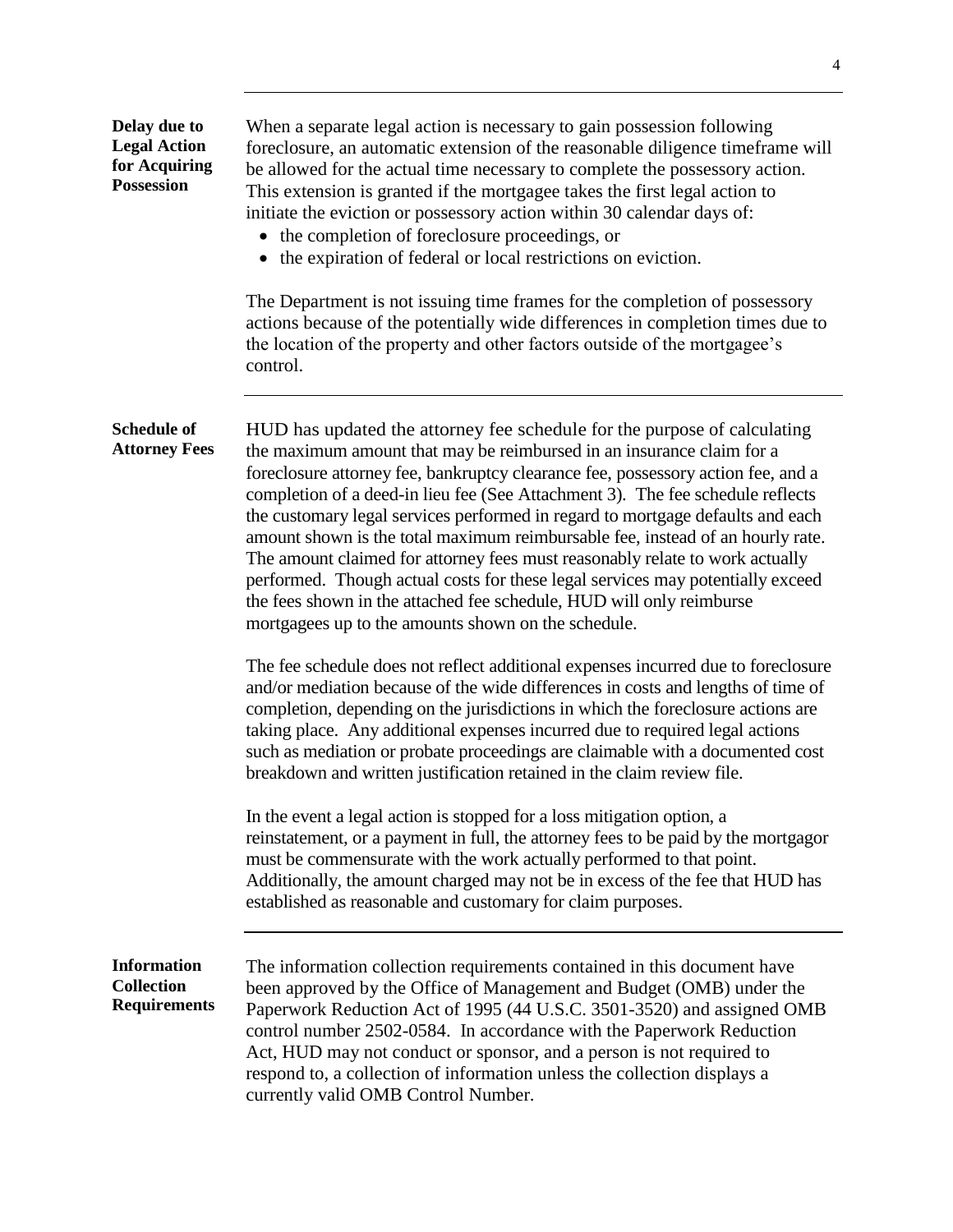| <b>Questions</b> | Any questions regarding this Mortgagee Letter may be directed to the HUD<br>National Servicing Center at (877) 622-8525. Persons with hearing or speech<br>impairments may reach this number by calling the Federal Information Relay<br>Service at (800) 877-8339. For additional information on this Mortgagee<br>Letter, please visit www.hud.gov/answers. |
|------------------|---------------------------------------------------------------------------------------------------------------------------------------------------------------------------------------------------------------------------------------------------------------------------------------------------------------------------------------------------------------|
| <b>Signature</b> | Carol J. Galante<br><b>Assistant Secretary for Housing-Federal Housing Commissioner</b>                                                                                                                                                                                                                                                                       |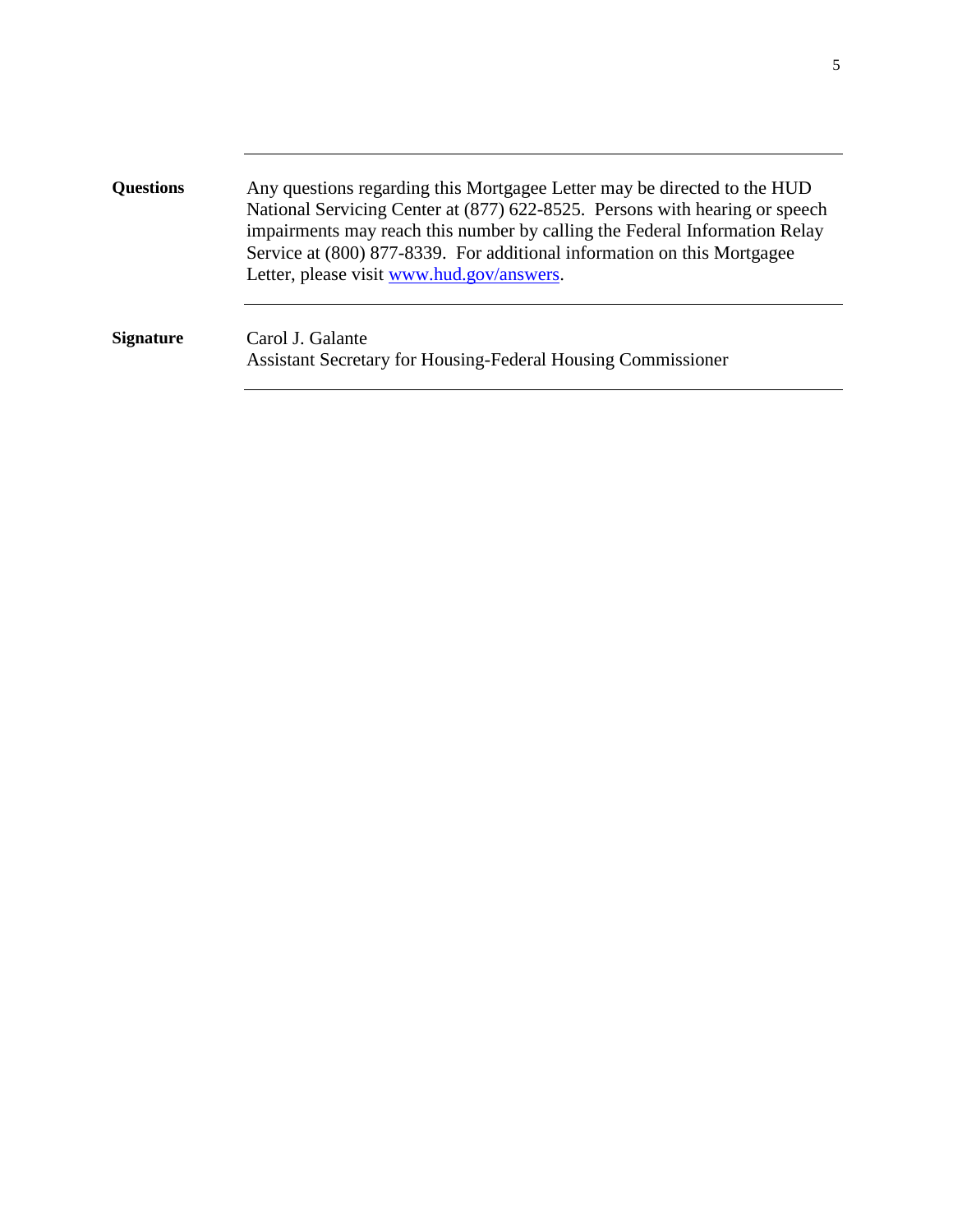## **FIRST LEGAL ACTIONS TO INITIATE FORECLOSURE AND REASONABLE DILIGENCE TIMEFRAMES**

|              |                 | <b>Typical</b>    |                  |                                             |                   |
|--------------|-----------------|-------------------|------------------|---------------------------------------------|-------------------|
|              |                 | <b>Type of</b>    |                  |                                             | <b>Reasonable</b> |
|              |                 | <b>HUD</b>        | <b>Normal</b>    |                                             | <b>Diligence</b>  |
| <b>State</b> |                 | <b>Security</b>   | <b>Method of</b> | <b>First Legal Action to</b>                | <b>Timeframe</b>  |
| Code         | <b>State</b>    | <b>Instrument</b> | Foreclosure      | <b>Initiate Foreclosure</b>                 | (in months)       |
| 01           | Alabama         | Mortgage          | Non-Judicial     | Publication                                 | 4                 |
| 11           | Alaska          | Deed of Trust     | Non-Judicial     | Recording of Notice of                      | 5                 |
|              |                 |                   |                  | Default                                     |                   |
| 02           | Arizona         | Deed of Trust     | Non-Judicial     | Recording of Notice of Sale                 | 5                 |
| 03           | <b>Arkansas</b> | Deed of Trust     | Non-Judicial     | Recording of Notice of Sale                 | $\overline{5}$    |
| 04           | California      | Deed of Trust     | Non-Judicial     | Recording of Notice of<br>Default           | $\overline{7}$    |
| 05           | Colorado        | Deed of Trust     | Non-Judicial     | Filing of Foreclosure                       | $\tau$            |
|              |                 |                   |                  | Documents with Public<br>Trustee            |                   |
| 06           | Connecticut     | Mortgage          | Judicial         | Complaint                                   | 10                |
| 07           | Delaware        | Mortgage          | Judicial         | Complaint                                   | 9                 |
| 08           | District of     | Deed of Trust     | Non-Judicial     | Notice of Default to Mayor                  | $\overline{7}$    |
|              | Columbia        |                   |                  |                                             |                   |
| 09           | Florida         | Mortgage          | Judicial         | Complaint                                   | 15                |
| 10           | Georgia         | Security<br>Deed  | Non-Judicial     | Publication                                 | $\overline{4}$    |
| 83           | Guam            | Mortgage          | Non-Judicial     | Posting and Publishing of<br>Notice of Sale | 11                |
| 14           | Hawaii          | Mortgage          | Judicial         | Complaint                                   | $\mathbf{9}$      |
|              |                 | Mortgage          | Non-Judicial     | Publication of Notice of                    | $\overline{6}$    |
|              |                 |                   |                  | Intent to Foreclose                         |                   |
| 12           | Idaho           | Deed of Trust     | Non-Judicial     | Recording of Notice of                      | 8                 |
|              |                 |                   |                  | Default                                     |                   |
| 13           | Illinois        | Mortgage          | Judicial         | Complaint                                   | 12                |
| 15           | Indiana         | Mortgage          | Judicial         | Complaint                                   | 11                |
| 16           | Iowa            | Mortgage          | Judicial         | Petition                                    | 17                |
|              |                 | Deed of Trust     | Non-Judicial     | Filing of Notice or Voluntary               | 9                 |
|              |                 |                   |                  | Foreclosure Agreement with                  |                   |
|              |                 |                   |                  | Recorder                                    |                   |
| 18           | Kansas          | Mortgage          | Judicial         | Complaint                                   | 9                 |
| 20           | Kentucky        | Mortgage          | Judicial         | Complaint                                   | 9                 |
| 22           | Louisiana       | Mortgage          | Judicial         | <b>Petition for Executory</b>               | 8                 |
|              |                 |                   |                  | Process                                     |                   |
| 23           | Maine           | Mortgage          | Judicial         | Complaint                                   | 14                |
| 24           | Maryland        | Mortgage          | Judicial         | Complaint                                   | 6                 |
|              |                 | Deed of Trust     | Non-Judicial     | Filing an Order to Docket                   | $6\,$             |
| 25           | Massachusetts   | Mortgage          | Non-Judicial     | Filing of Complaint <sup>1</sup>            | $\overline{8}$    |
| 26           | Michigan        | Mortgage          | Non-Judicial     | Publication                                 | $\overline{9}$    |

 $\overline{a}$  $1$  The mortgagee must first obtain a judgment from the Land Court verifying that the mortgagors are not entitled to relief under the Servicemembers Civil Relief Act (SCRA).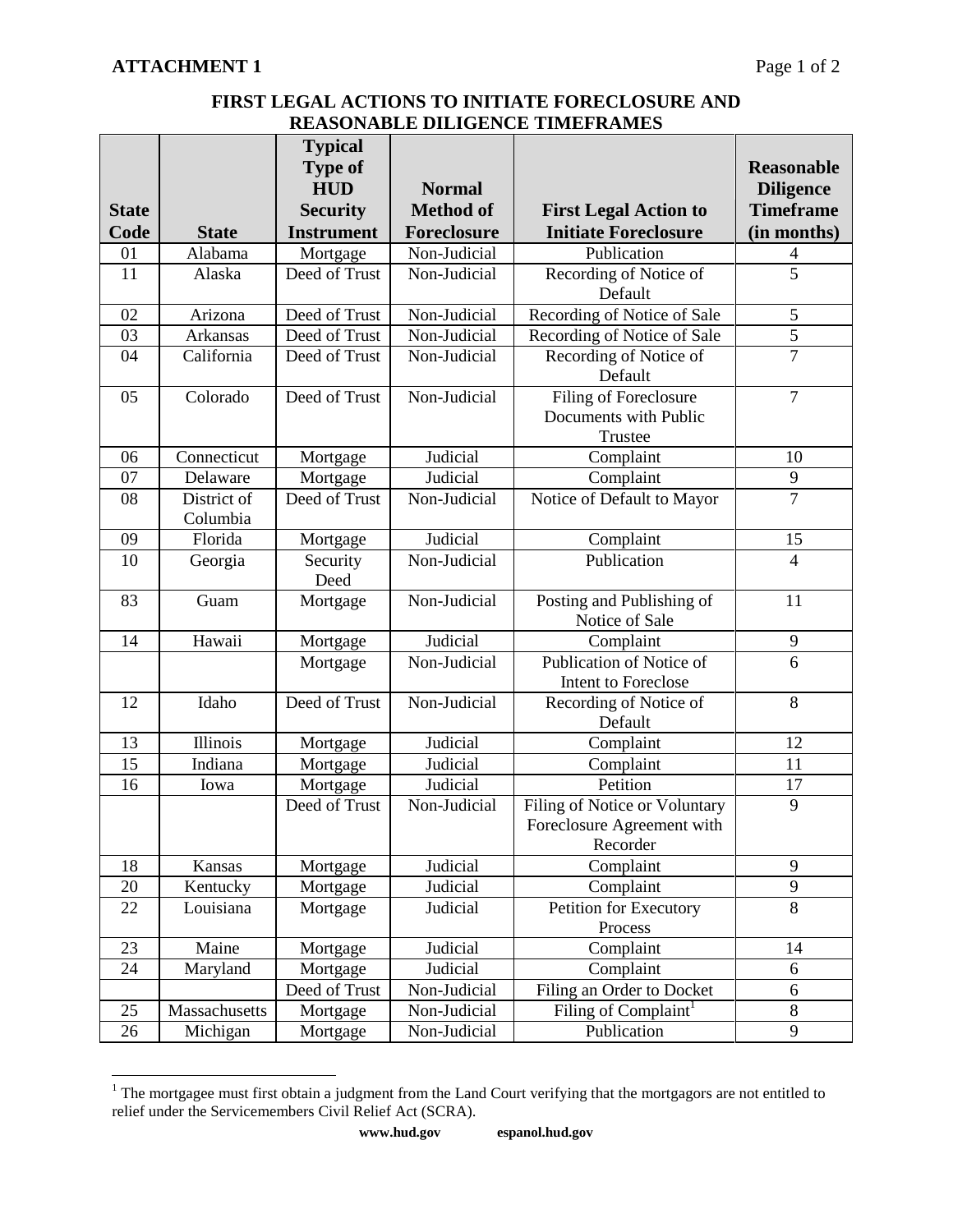|              |                           | <b>Typical</b>    |                  |                                                             |                          |
|--------------|---------------------------|-------------------|------------------|-------------------------------------------------------------|--------------------------|
|              |                           | <b>Type of</b>    |                  |                                                             | <b>Reasonable</b>        |
|              |                           | <b>HUD</b>        | <b>Normal</b>    |                                                             | <b>Diligence</b>         |
| <b>State</b> |                           | <b>Security</b>   | <b>Method of</b> | <b>First Legal Action to</b><br><b>Initiate Foreclosure</b> | <b>Timeframe</b>         |
| Code         | <b>State</b><br>Minnesota | <b>Instrument</b> | Foreclosure      |                                                             | (in months)              |
| 27           |                           | Mortgage<br>Deed  | Non-Judicial     | Publication                                                 | 10                       |
| 28           | Mississippi               | Deed of Trust     | Non-Judicial     | Publication                                                 | 9                        |
| 29           | Missouri                  | Deed of Trust     | Non-Judicial     | Publication                                                 | $\overline{4}$           |
| 31           | Montana                   | Trust             | Non-Judicial     | Recording of Notice of Sale                                 | $\tau$                   |
|              |                           | Indenture         |                  |                                                             |                          |
| 32           | Nebraska                  | Mortgage          | Judicial         | Petition                                                    | 6                        |
|              |                           | Deed of Trust     | Non-Judicial     | Publication of Notice of Sale                               | $\overline{5}$           |
| 33           | Nevada                    | Deed of Trust     | Non-Judicial     | Recording of Notice of<br>Default                           | $\overline{7}$           |
| 34           | <b>New</b><br>Hampshire   | Mortgage          | Non-Judicial     | Publication                                                 | $\overline{4}$           |
| 35           | New Jersey                | Mortgage          | Judicial         | Complaint                                                   | 15                       |
| 36           | New Mexico                | Mortgage          | Judicial         | Complaint                                                   | 9                        |
| 37           | New York                  | Mortgage          | Judicial         | Complaint                                                   | 19                       |
| 38           | North<br>Carolina         | Deed of Trust     | Non-Judicial     | Notice of Hearing                                           | $\overline{5}$           |
| 40           | North Dakota              | Mortgage          | Judicial         | Complaint                                                   | $8\,$                    |
| 41           | Ohio                      | Mortgage<br>Deed  | Judicial         | Complaint                                                   | 12                       |
| 42           | Oklahoma                  | Mortgage          | Judicial         | Petition                                                    | 9                        |
| 43           | Oregon                    | Deed of Trust     | Non-Judicial     | Recording of Notice of<br>Default                           | $\overline{7}$           |
| 44           | Pennsylvania              | Mortgage          | Judicial         | Complaint                                                   | 11                       |
| 50           | Puerto Rico               | Mortgage          | Judicial         | Complaint                                                   | 14                       |
| 45           | Rhode Island              | Mortgage          | Non-Judicial     | Publication                                                 | 6                        |
| 46           | South<br>Carolina         | Mortgage          | Judicial         | Complaint                                                   | 9                        |
| 47           | South Dakota              | Mortgage          | Judicial         | Complaint                                                   | 10                       |
|              |                           | Deed of Trust     | Non-Judicial     | Publication of Notice of Sale                               | 9                        |
| 48           | Tennessee                 | Deed of Trust     | Non-Judicial     | Publication                                                 | $\overline{\mathcal{L}}$ |
| 49           | Texas                     | Deed of Trust     | Non-Judicial     | Posting and Filing of the<br>Notice of Sale                 | $\overline{3}$           |
| 52           | Utah                      | Mortgage          | Judicial         | Complaint                                                   | 11                       |
|              |                           | Deed of Trust     | Non-Judicial     | Recording of Notice of<br>Default                           | 6                        |
| 53           | Vermont                   | Mortgage          | Judicial         | Complaint                                                   | 14                       |
| 54           | Virginia                  | Deed of Trust     | Non-Judicial     | Publication                                                 | $\overline{4}$           |
| 82           | Virgin Islands            | Mortgage          | Judicial         | Complaint                                                   | 15                       |
| 56           | Washington                | Deed of Trust     | Non-Judicial     | Recording of Notice of<br>Trustee's Sale                    | 6                        |
| 57           | West Virginia             | Deed of Trust     | Non-Judicial     | Publication                                                 | 5                        |
| 58           | Wisconsin                 | Mortgage          | Judicial         | Complaint                                                   | 12                       |
| 59           | Wyoming                   | Mortgage          | Non-Judicial     | Publication                                                 | 6                        |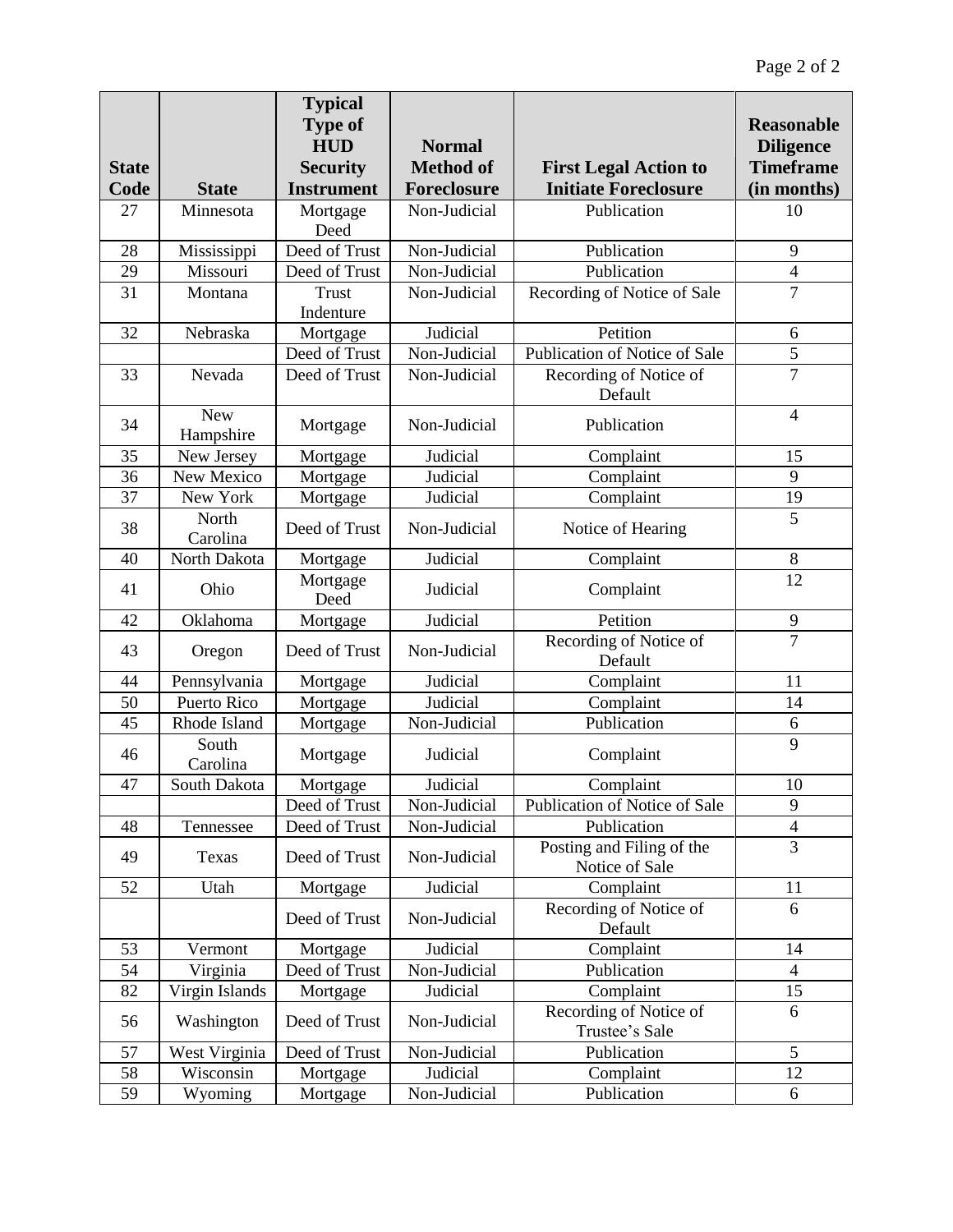## **CALCULATING THE INTEREST CURTAILMENT DATE**

The following examples illustrate how to calculate the date to which debenture interest can be claimed. This calculation will take into account the date on which the first legal action to initiate foreclosure was taken and the reporting cycle in which the action was properly reported pursuant to 24 CFR 203.356(a). Mortgagees will be considered in compliance with the reporting requirements of 24 CFR 203.356(a) when the case is properly reported to the Single Family Default Monitoring System (SFDMS) for the reporting cycle (or in the following reporting cycle) in which the first legal action required to initiate foreclosure is taken.

If one or more time requirements have been missed, the interest curtailment date will be the date of the earliest missed time requirement. Mortgagees will be responsible for selfcurtailment and must identify the appropriate interest curtailment date on Form HUD-27011, Item 31 (Mortgagee reported curtailment date).

**Example 1:** Mortgagee fails to initiate foreclosure on a timely basis.

| 09/01/2012 |
|------------|
| 03/01/2013 |
| 04/21/2013 |
| 04/30/2013 |
| 10/31/2013 |
| 11/30/2013 |
|            |
| 12/28/2013 |
|            |
|            |

Reasonable diligence timeframe for the State is six months.

In this example, the mortgagee did not initiate foreclosure within six months of the date of default as required by 24 CFR 203.355(a). The claim system will automatically curtail interest to March 1, 2013, the deadline to initiate foreclosure six months from the default date.

**Example 2**: Mortgagee initiates foreclosure on a timely basis but exceeds the State's reasonable diligence timeframe for completing the action, without a valid documented reason.

| 12/01/2012 |
|------------|
| 05/10/2013 |
| 06/30/2013 |
| 11/10/2013 |
| 12/31/2013 |
| 01/31/2014 |
|            |
| 02/28/2014 |
|            |
|            |

 1 First Legal Action to Commence Foreclosure

<sup>&</sup>lt;sup>2</sup> Foreclosure Sale Held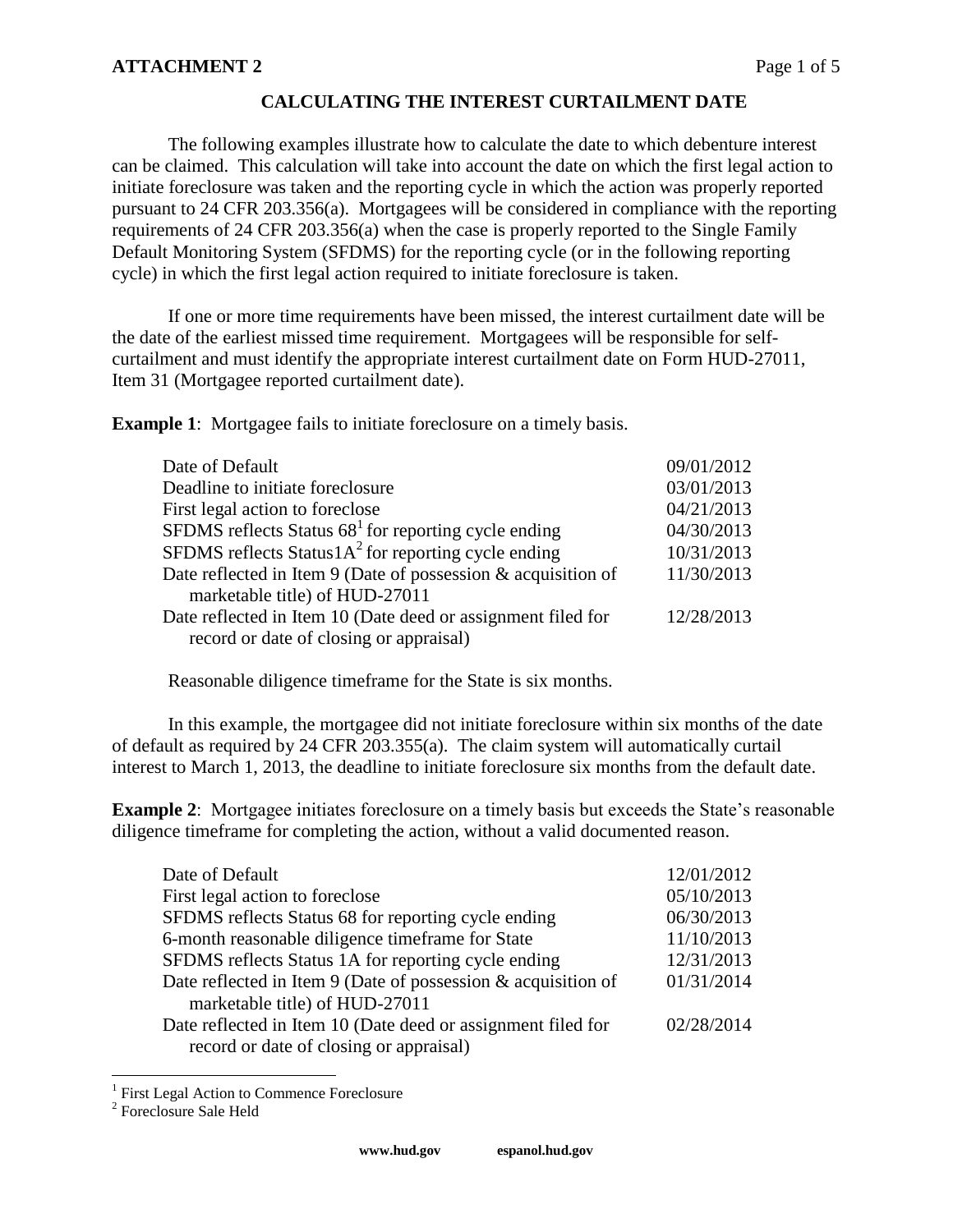Reasonable diligence timeframe for the State is six months.

In this example, the mortgagee initiated foreclosure within six months of the date of default as required by 24 CFR 203.355(a) and properly reported the action to SFDMS with Status 68 within the required reporting cycle. However, the mortgagee did not meet the reasonable diligence requirement for completing the foreclosure in six months (by November 10, 2013, based on the May 10 initiation of foreclosure). This requires a curtailment of interest to November 10, 2013, and that date would have to be reflected on Form HUD-27011, Item 31 (Mortgagee reported curtailment date).

**Example 3**: A timely initiated foreclosure action is delayed by a mortgagor's Chapter 7 bankruptcy filing, but the mortgagee takes more than 90 days from the date of bankruptcy filing to resolve the case through dismissal, termination of the automatic stay, or trustee abandonment of all interest in the secured property. The mortgagee does not document that the delay was not due to the failure of the mortgagee to timely notify its bankruptcy attorney or by any failure of the mortgagee's attorney.

| Date of Default                                                  | 12/01/2012 |
|------------------------------------------------------------------|------------|
| First legal action to foreclose                                  | 04/12/2013 |
| SFDMS reflects Status 68 for reporting cycle ending              | 04/30/2013 |
| Date Chapter 7 Bankruptcy filed                                  | 05/10/2013 |
| Date reflected in Item 21 (Date of release of bankruptcy, if     | 09/15/2013 |
| applicable) of HUD-27011                                         |            |
| End of authorized 90-day bankruptcy delay                        | 11/8/2013  |
| SFDMS reflects Status 1A for reporting cycle ending              | 12/31/2013 |
| Date reflected in Item 9 (Date of possession $\&$ acquisition of | 01/31/2014 |
| marketable title) of HUD-27011                                   |            |
| Date reflected in Item 10 (Date deed or assignment filed for     | 02/28/2014 |
| record or date of closing or appraisal)                          |            |

Reasonable diligence timeframe for the State is four months.

In this example, the mortgagee initiated foreclosure within six months of the date of default as required by 24 CFR 203.355(a) and properly reported the action to SFDMS with Status 68 within the required reporting cycle. However, the reasonable diligence requirement for resolving the bankruptcy case and completing the foreclosure was not met. The State reasonable diligence timeframe for foreclosure completion is four months; without delays, the foreclosure here should have been completed by August 10, 2013. A 90-day extension is authorized for resolving a bankruptcy case, so a foreclosure with a 90-day authorized bankruptcy delay should have been completed by November 8, 2013. The interest curtailment date for claim purposes would therefore be November 8, 2013, and that date would have to be reflected on Form HUD-27011, Item 31 (Mortgagee reported curtailment date).

**Example 4:** A timely initiated foreclosure action is delayed by a mortgagor's Chapter 13 bankruptcy filing and the mortgagor subsequently defaults on a confirmed bankruptcy plan. The mortgagee takes more than 90 days from the date that the plan payments become 60 days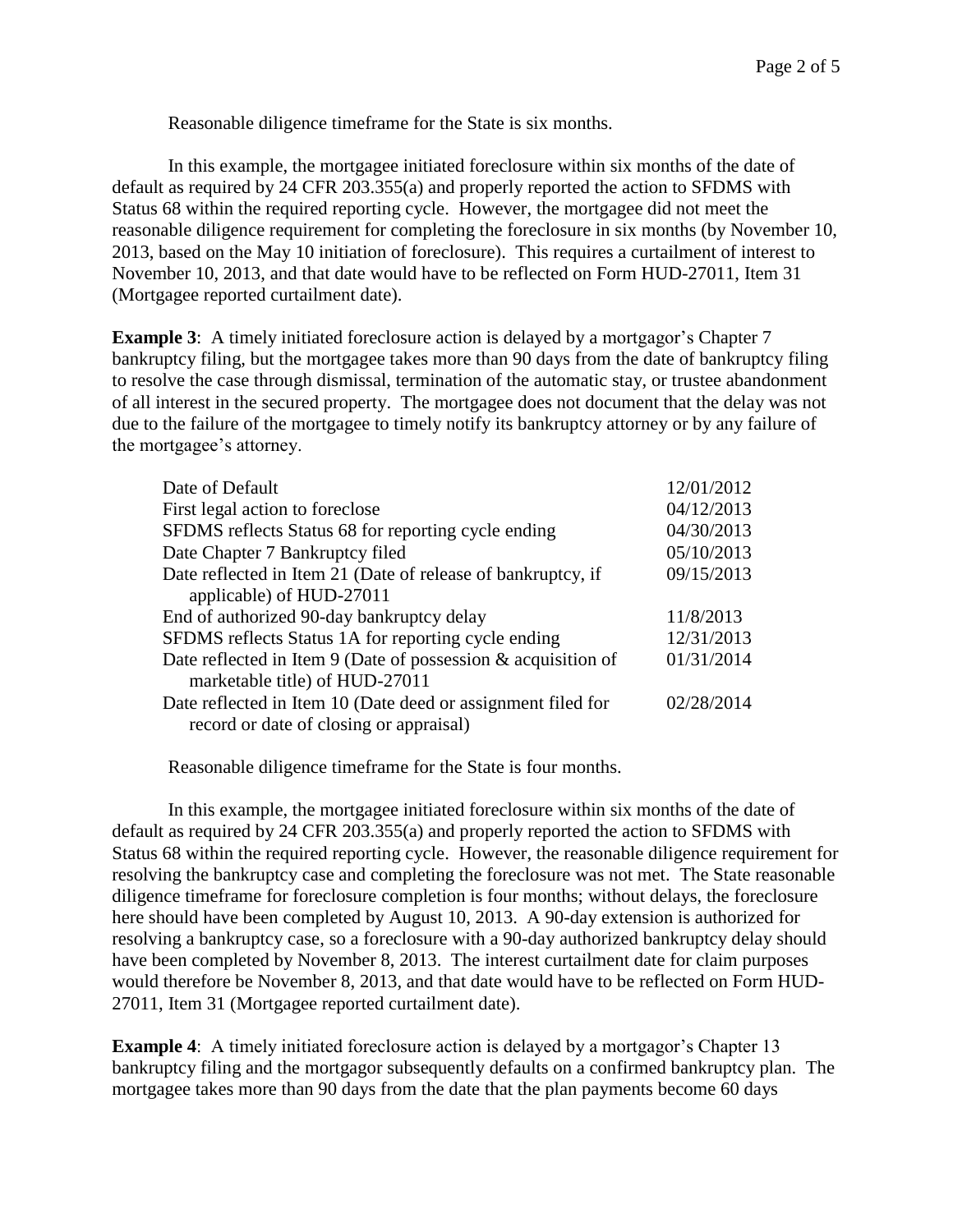delinquent to resolve the case through dismissal, termination of the automatic stay, or trustee abandonment of all interest in the secured property. The mortgagee does not document that the delay was not due to the failure of the mortgagee to timely notify its bankruptcy attorney or by any failure of the mortgagee's attorney.

| Date of Default                                                                                         | 04/01/2013 |
|---------------------------------------------------------------------------------------------------------|------------|
| First legal action to foreclose                                                                         | 09/09/2013 |
| SFDMS reflects Status 68 for reporting cycle ending                                                     | 09/30/2013 |
| Date Chapter 13 Bankruptcy filed                                                                        | 10/09/2013 |
| Mortgagor's timely Bankruptcy Plan Payments Nov through Feb                                             | 08/01/2013 |
| advance Date of Default to                                                                              |            |
| Bankruptcy Plan Payments become 60 days delinquent                                                      | 04/30/2014 |
| Deadline for mortgagee to meet modified reasonable diligence<br>timeframe                               | 07/29/2014 |
| Date reflected in Item 21 (Date of release of bankruptcy) of<br>HUD-27011                               | 09/10/2014 |
| Permissible end of bankruptcy delay (for claims purposes)                                               | 11/30/2014 |
| SFDMS reflects Status 1A (Foreclosure Sale Held) for reporting<br>cycle ending                          | 12/31/2014 |
| Date reflected in Item 9 (Date of possession $\&$ acquisition of<br>marketable title) of HUD-27011      | 01/31/2015 |
| Date reflected in Item 10 (Date deed or assignment filed for<br>record or date of closing or appraisal) | 02/28/2015 |

Reasonable diligence timeframe for the State is five months.

In this example, the mortgagee properly initiated foreclosure within six months of the date of default as required by 24 CFR 203.355(a) and reported the action to SFDMS with Status 68 within the required reporting cycle. However, the reasonable diligence requirement for resolving the Chapter 13 bankruptcy case and completing the foreclosure was not met, and the mortgagee did not provide any documentation showing that it was not responsible for the delay; therefore, the mortgagee must self-curtail.

Bankruptcy plan payments, due on the first of each month, became 60 days delinquent on April 30, 2014. Pursuant to HUD policy, the mortgagee had a maximum of 90 days from April 30, 2014, to resolve the bankruptcy because no valid reason for further delay was documented. Accordingly, the bankruptcy should have been resolved no later than July 29, 2014, but in this case, the bankruptcy was released weeks later on September 10, 2014: the mortgagee failed to meet its reasonable diligence requirement.

For purposes of filing a claim, the total authorized delay due to the bankruptcy was 294 days: the amount of time between October 9, 2013 (the bankruptcy filing date) and July 29, 2014 (the end of the reasonable diligence timeframe as based on the bankruptcy-advanced default date). This mortgagee's timeframe for meeting the reasonable diligence requirement then was the State's normal foreclosure time period of five months plus the bankruptcy-related 294 days. Because the mortgagee was permitted a reasonable diligence timeframe of five months plus 294 days after filing the first legal action to foreclose, the interest curtailment date for claim purposes here would therefore be November 30, 2014, and that date would have to be reflected on Form HUD-27011, Item 31 (Mortgagee reported curtailment date).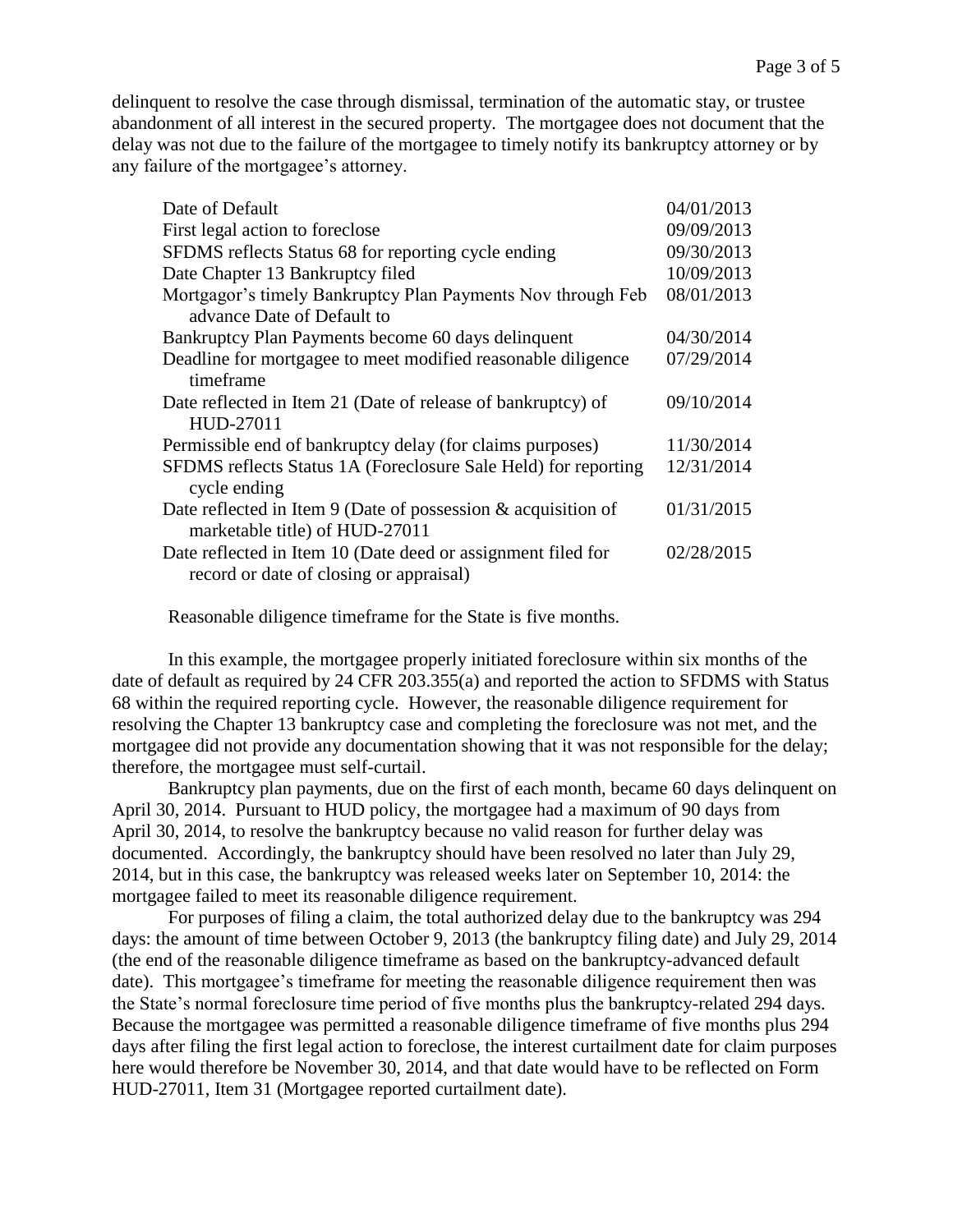**Example 5**: The mortgagee exercises reasonable diligence in completing foreclosure but does not initiate eviction or possessory action within 30 calendar days of foreclosure completion to qualify for extension of the reasonable diligence timeframe.

| Date of Default                                                  | 01/01/2013 |
|------------------------------------------------------------------|------------|
| First legal action to foreclose                                  | 05/10/2013 |
| SFDMS reflects Status 68 for reporting cycle ending              | 06/30/2013 |
| <b>Foreclosure Completion Date</b>                               | 10/27/2013 |
| Deadline to initiate possessory action                           | 11/26/2013 |
| Possessory action initiated                                      | 12/15/2013 |
| SFDMS reflects Status $1E3$ for reporting cycle ending           | 12/31/2013 |
| Date reflected in Item 9 (Date of possession $\&$ acquisition of | 01/20/2014 |
| marketable title) of HUD-27011                                   |            |
| Date reflected in Item 10 (Date deed or assignment filed for     | 02/16/2014 |
| record or date of closing or appraisal)                          |            |

Reasonable diligence requirement for the State is six months.

In this example, the mortgagee met the reasonable diligence requirements for initiating, reporting, and completing the foreclosure action. However, action to acquire possession of the property was not initiated within 30 calendar days of foreclosure completion. The foreclosure was completed on October 27, 2013, so the mortgagee had 30 days—until November 26, 2013 to initiate possessory action. The mortgagee did not initiate possessory action until December 15, 2013, and this delay requires a curtailment of interest to November 26, 2013, and that date would have to be reflected on Form HUD-27011, Item 31 (Mortgagee reported curtailment date).

**Example 6**: Mortgagee fails to convey the property to HUD within 30 calendar days of acquiring possession and marketable title, as required by 24 CFR 203.359.

| Date of Default                                                  | 01/01/2013 |
|------------------------------------------------------------------|------------|
| First legal action to foreclose                                  | 05/10/2013 |
| SFDMS reflects Status 68 for reporting cycle ending              | 06/30/2013 |
| SFDMS reflects Status 1A for reporting cycle ending              | 10/31/2013 |
| Date reflected in Item 9 (Date of possession $\&$ acquisition of | 12/29/2013 |
| marketable title) of HUD-27011                                   |            |
| Deadline to convey to HUD                                        | 01/28/2014 |
| Date reflected in Item 10 (Date deed or assignment filed for     | 02/28/2014 |
| record or date of closing or appraisal)                          |            |

Reasonable diligence requirement for the State is six months.

In this example, the mortgagee exercised reasonable diligence in prosecuting the foreclosure to completion and in acquiring title to and possession of the property. However, it did not meet the requirement to convey the property to HUD within 30 calendar days of acquiring possession and marketable title as required by 24 CFR 203.359.

 $\overline{a}$ 

 $3$  Eviction started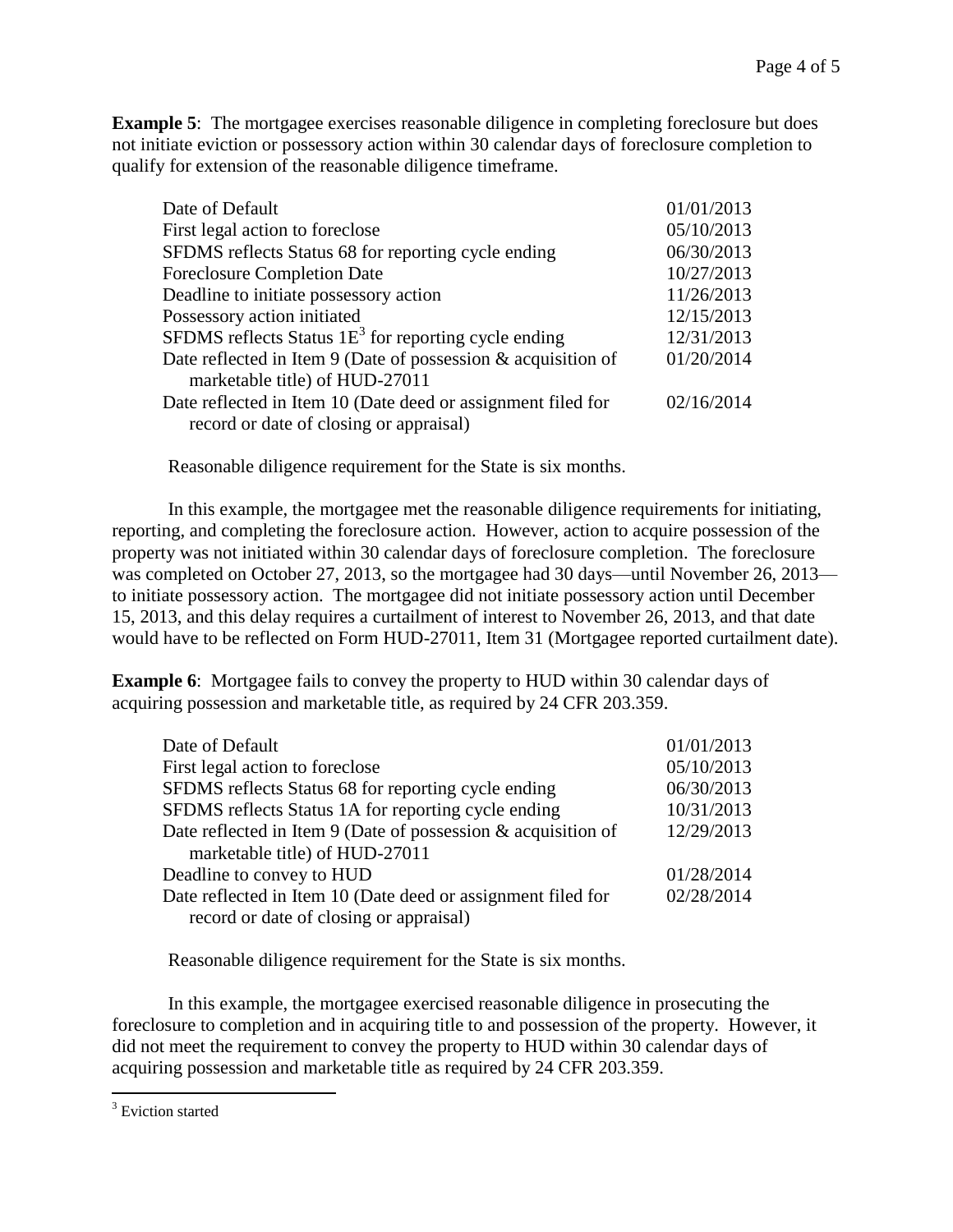Title was acquired by the mortgagee on December 29, 2013, and the mortgagee had 30 days from that date—until January 28, 2014—to convey the property to HUD. The mortgagee did not file the deed to HUD for recording until February 28, 2014. Accordingly, the mortgagee's failure to timely convey the property to HUD requires a curtailment of interest to January 28, 2014, and that date would have to be reflected on Form HUD-27011, Item 31 (Mortgagee reported curtailment date).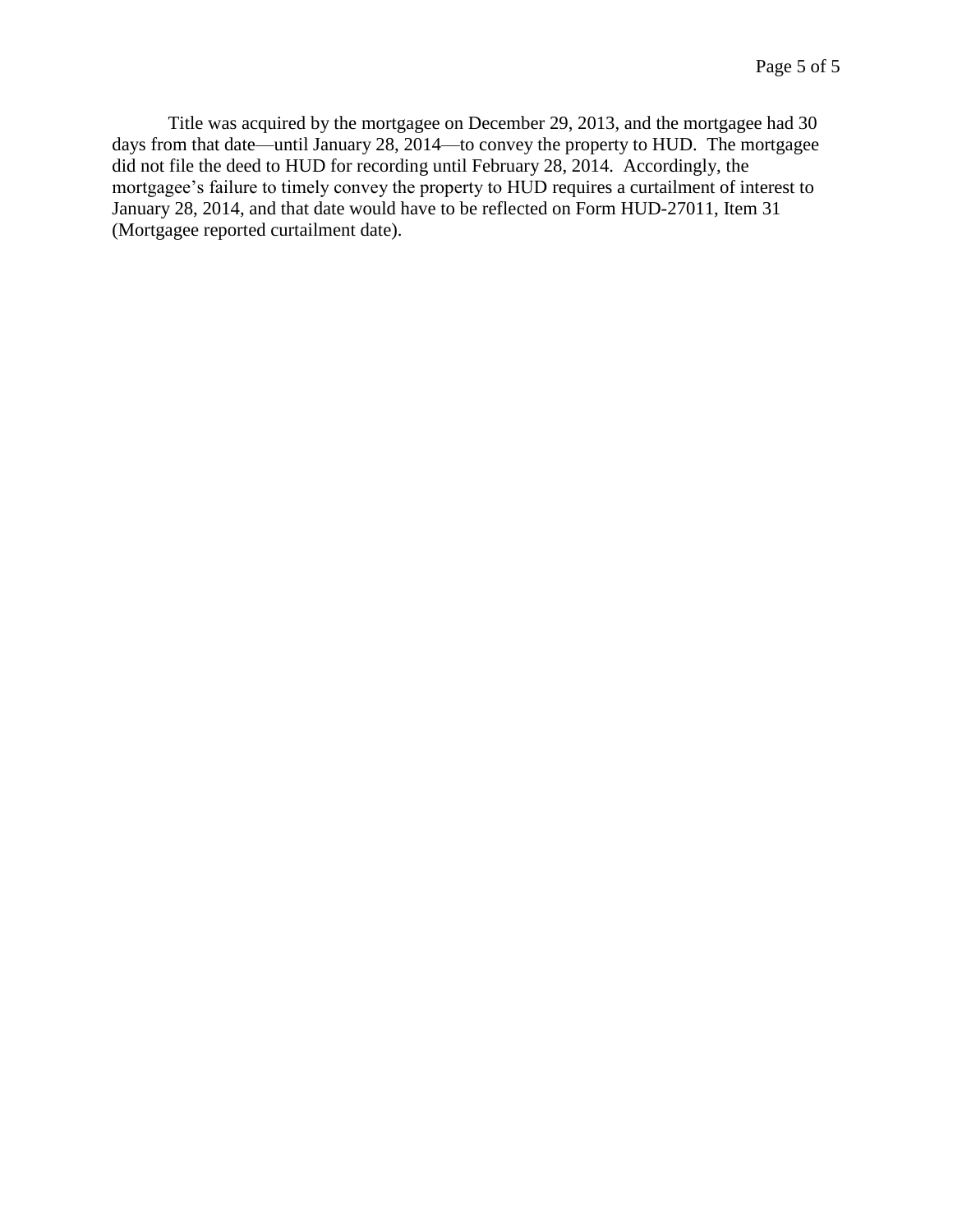| <b>HUD SCHEDULE OF STANDARD ATTORNEY FEES – EFFECTIVE 11/1/2013</b> |
|---------------------------------------------------------------------|
|---------------------------------------------------------------------|

|                         | Non-judicial       | <b>Judicial</b>        | <b>Bankruptcy</b>                          | <b>Possessory</b> |              |
|-------------------------|--------------------|------------------------|--------------------------------------------|-------------------|--------------|
| <b>State</b>            | Foreclosure        | Foreclosure            | <b>Clearance</b>                           | <b>Action</b>     | Deed-in-lieu |
| AK                      | \$1,250            |                        | Varies <sup>13</sup>                       | \$375             | \$400        |
| AL                      | \$900 <sup>1</sup> |                        | Varies <sup>13</sup>                       | \$375             | \$400        |
| AR                      | \$1,050            |                        | Varies <sup>13</sup>                       | \$275             | \$400        |
| AZ                      | \$925              |                        | Varies <sup>13</sup>                       | \$275             | \$400        |
| CA                      | \$1,000            |                        | $\overline{\text{Varies}^{13}}$            | \$525             | \$400        |
| CO                      | \$1,225            |                        | Varies <sup>13</sup>                       | \$275             | \$400        |
| <b>CT</b>               |                    | $$1,700^2$             | Varies <sup>13</sup>                       | \$375             | \$400        |
| DC                      | $$650^1$           |                        | Varies <sup>13</sup>                       | \$375             | \$400        |
| DE                      |                    | \$1,350                | $\overline{\text{Varies}}^{13}$            | $\overline{$}325$ | \$400        |
| $\mathbf{FL}$           |                    | \$2,250                | Varies <sup>13</sup>                       | \$375             | \$400        |
| GA                      | $$900^{1,3}$       |                        | Varies <sup>13</sup>                       | \$375             | \$400        |
| GU                      | \$1,250            |                        | $\overline{\text{Varies}^{13}}$            | \$375             | \$400        |
| H <sub>I</sub>          | \$1,250            | \$2,400                | $\text{Varies}^{13}$                       | \$525             | \$400        |
| $\rm IA$                | \$850              | \$1,300                | $\overline{\text{Varies}^{13}}$            | \$325             | \$400        |
| $\rm ID$                | \$1,050            |                        | Varies <sup>13</sup>                       | \$375             | \$400        |
| IL                      |                    | $$1,750^5$             | Varies <sup>13</sup>                       | \$325             | \$400        |
| $\mathbb{I}\mathcal{N}$ |                    | $\sqrt[3]{1,500^6}$    | Varies <sup>13</sup>                       | $\overline{$}325$ | \$400        |
| KS                      |                    | \$1,250                | $\overline{\text{Varies}}^{13}$            | \$325             | \$400        |
| KY                      |                    | \$1,700                | Varies <sup>13</sup>                       | \$375             | \$400        |
| LA                      |                    | \$1,350                | $\overline{\text{Varies}}^{13}$            | \$325             | \$400        |
| MA                      | \$2,000            |                        | Varies <sup>13</sup>                       | \$625             | \$400        |
| MD                      | $$2,100^{1,3}$     | \$1,600                | $\overline{\text{Varies}}^{13}$            | \$375             | \$400        |
| ME                      |                    | \$1,750                | Varies <sup>13</sup>                       | \$525             | \$400        |
| MI                      | $$1,000^7$         |                        | Varies <sup>13</sup>                       | \$325             | \$400        |
| MN                      | \$1,025            |                        | Varies <sup>13</sup>                       | \$325             | \$400        |
| MO                      | \$950              |                        | $\overline{\text{Varies}}^{13}$            | \$325             | \$400        |
| <b>MS</b>               | $$900^1$           |                        | $\overline{\text{Varies}}^{13}$            | \$375             | \$400        |
| MT                      | \$1,000            |                        | Varies <sup>13</sup>                       | \$375             | \$400        |
| $\rm NC$                | $$1,150^8$         |                        | $\overline{\mathrm{V}\mathrm{aries}}^{13}$ | \$375             | \$400        |
| ND                      |                    | \$1,250                | Varies <sup>13</sup>                       | \$325             | \$400        |
| <b>NE</b>               | $$900^9$           | \$900                  | Varies <sup>13</sup>                       | \$325             | \$400        |
| <b>NH</b>               | \$1,150            |                        | Varies <sup>13</sup>                       | \$425             | \$400        |
| NJ                      |                    | \$2,425                | Varies <sup>13</sup>                       | \$375             | \$400        |
| NM                      |                    | \$1,500                | Varies <sup>13</sup>                       | \$275             | \$400        |
| NV                      | \$1,100            |                        | Varies <sup>13</sup>                       | \$375             | \$400        |
| NY                      |                    | $$2,000^{10}$          | Varies <sup>13</sup>                       | \$725             | \$400        |
| <b>OH</b>               |                    | \$1,700                | $\overline{\mathrm{V}\mathrm{aries}}^{13}$ | \$325             | \$400        |
| OK                      |                    | $$1,450^5$             | Varies <sup>13</sup>                       | \$275             | \$400        |
| <b>OR</b>               | \$1,000            | \$2,050                | Varies <sup>13</sup>                       | \$375             | \$400        |
| PA                      |                    | $$1,650$ <sup>11</sup> | Varies <sup>13</sup>                       | \$425             | \$400        |
| PR                      |                    | $$1,500^{12}$          | $\overline{\text{Varies}}^{13}$            | \$300             | \$400        |
| RI                      | \$1,300            |                        | $\text{Varies}^{13}$                       | \$525             | \$400        |
| <b>SC</b>               |                    | \$1,650                | Varies <sup>13</sup>                       | \$375             | \$400        |